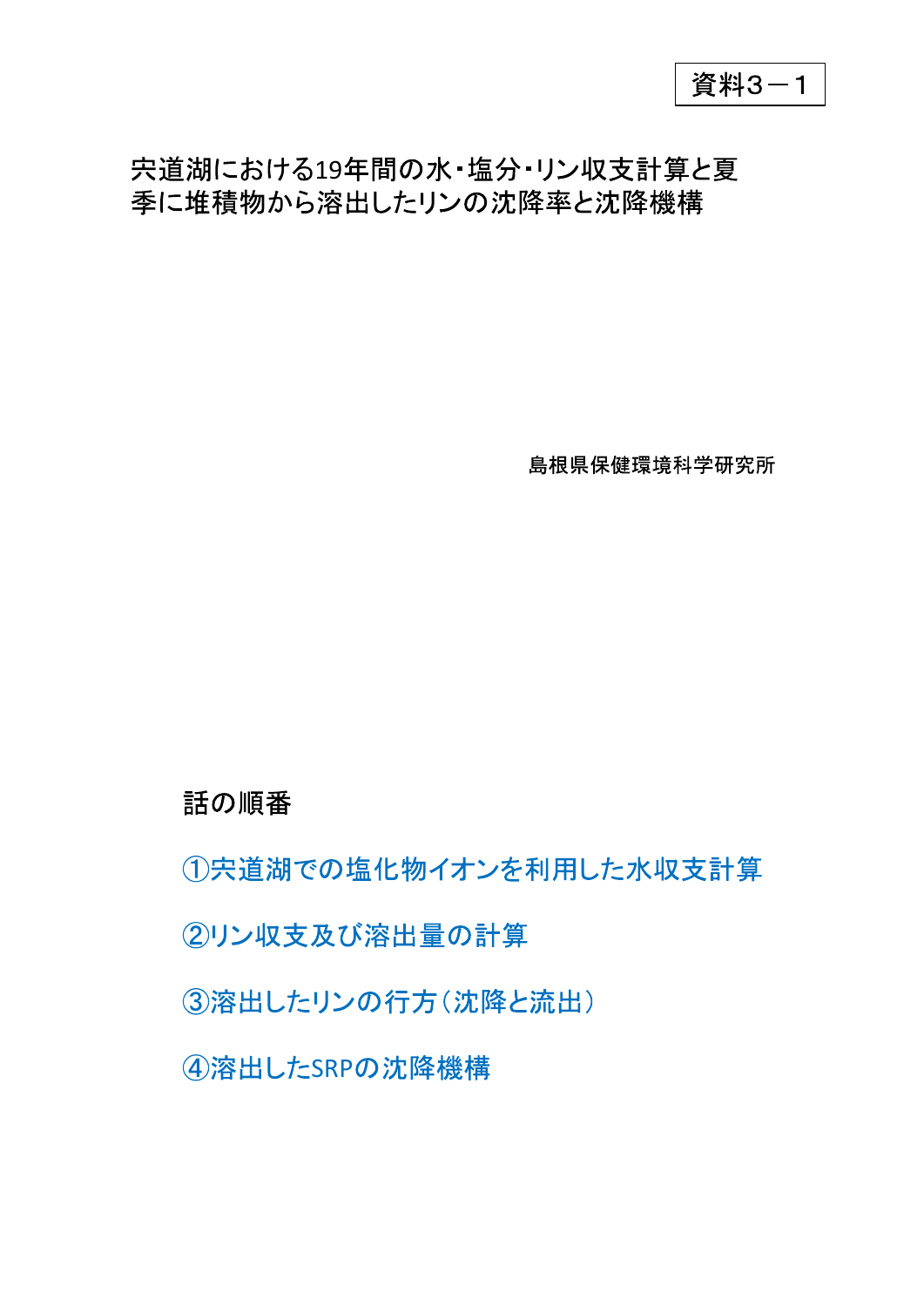

### ①宍道湖での塩化物イオンを利用した水収支計算

計算に使用したデータ

•斐伊川上島日流量

Cl-

1993年1月~2011年12

#### 計算式: 宍道湖流入量+大橋川逆流量=宍道湖流出量

大橋川逆流量/月 = (宍道湖のCI 濃度変化/月 + 淡水流入量 /月× (宍道湖のCl ー淡水のCl )) / (中海上層のCl - 宍道湖のCl )

 $3.6\times10^8$ m $^3$ 

75

宍道湖の水位変動及び蒸発量を無視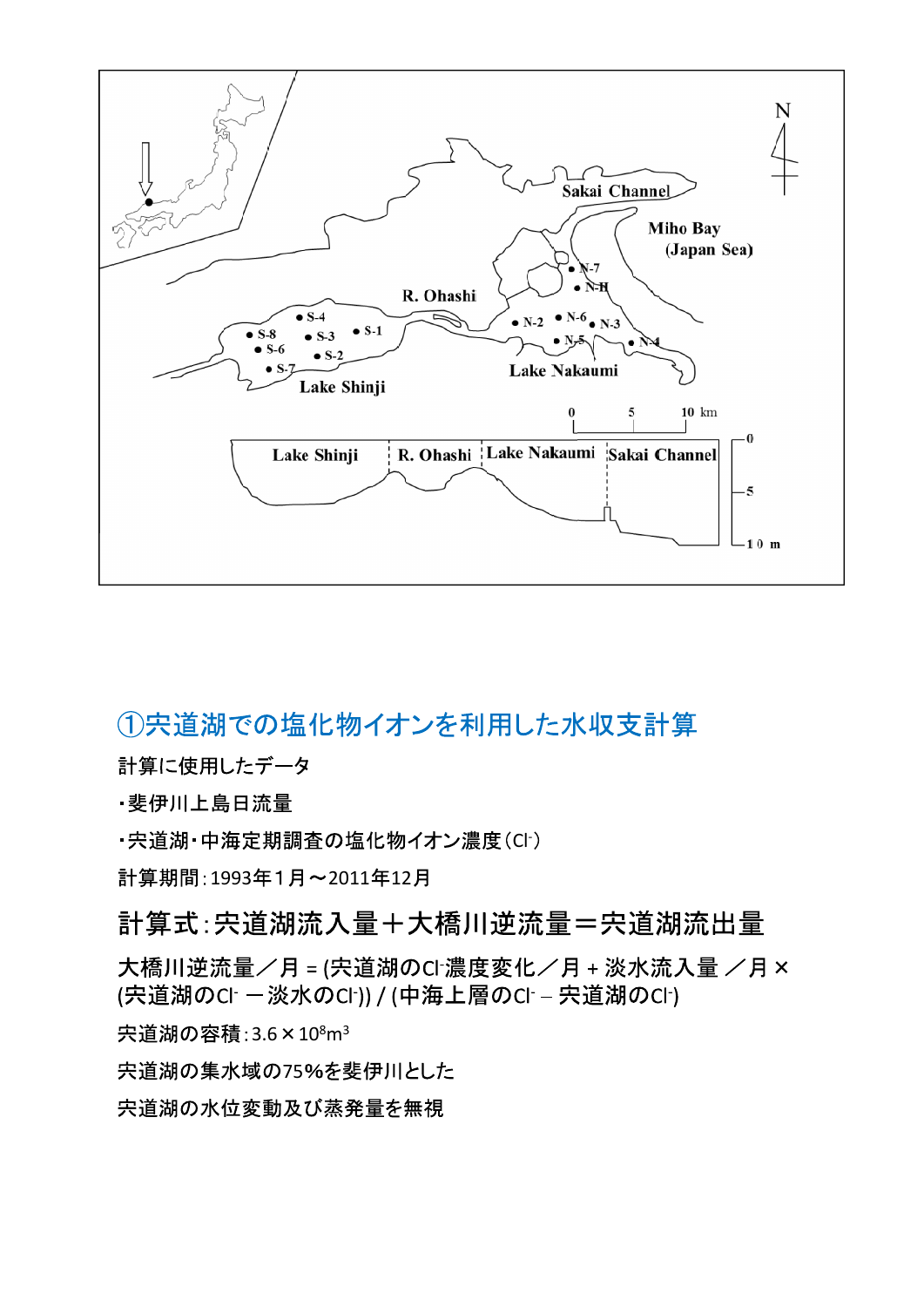|         | Fresh water                            | Outflow from L.                   | Backflow from L.                        | Retention |
|---------|----------------------------------------|-----------------------------------|-----------------------------------------|-----------|
| Year    | inflow( $\times 10^9$ m <sup>3</sup> ) | Shinji $(\times 10^9 \text{m}^3)$ | Nakaumi( $\times 10^9$ m <sup>3</sup> ) | time/day) |
| 1993    | 2.15                                   | 2.56                              | 0.41                                    | 51.2      |
| 1994    | 1.25                                   | 1.77                              | 0.52                                    | 74.1      |
| 1995    | 1.51                                   | 1.89                              | 0.38                                    | 69.4      |
| 1996    | 1.34                                   | 1.72                              | 0.38                                    | 76.2      |
| 1997    | 2.30                                   | 2.76                              | 0.46                                    | 47.5      |
| 1998    | 2.10                                   | 2.49                              | 0.39                                    | 52.6      |
| 1999    | 1.91                                   | 2.60                              | 0.69                                    | 50.4      |
| 2000    | 1.68                                   | 2.52                              | 0.84                                    | 52.0      |
| 2001    | 1.85                                   | 2.28                              | 0.43                                    | 57.5      |
| 2002    | 1.67                                   | 2.21                              | 0.54                                    | 59.3      |
| 2003    | 1.98                                   | 2.30                              | 0.32                                    | 57.0      |
| 2004    | 1.77                                   | 2.25                              | 0.48                                    | 58.3      |
| 2005    | 1.55                                   | 2.06                              | 0.51                                    | 63.6      |
| 2006    | 2.24                                   | 2.71                              | 0.47                                    | 48.4      |
| 2007    | 1.27                                   | 1.84                              | 0.57                                    | 71.2      |
| 2008    | 1.33                                   | 1.79                              | 0.46                                    | 73.2      |
| 2009    | 1.70                                   | 2.24                              | 0.54                                    | 58.5      |
| 2010    | 1.71                                   | 2.20                              | 0.49                                    | 59.6      |
| 2011    | 2.35                                   | 2.73                              | 0.38                                    | 48.0      |
| Average | 1.77                                   | 2.26                              | 0.49                                    | 59.4      |

### 淡水のみの滞留日数: 74.2

#### 塩分収支計算

| 年       | 流入量(A) | 流出量(B) | $A - B$ |
|---------|--------|--------|---------|
| 1993    | 2.75   | 2.78   | $-0.03$ |
| 1994    | 5.71   | 4.09   | 1.62    |
| 1995    | 3.41   | 3.92   | $-0.51$ |
| 1996    | 3.66   | 3.49   | 0.17    |
| 1997    | 3.35   | 3.4    | $-0.05$ |
| 1998    | 2.67   | 2.55   | 0.12    |
| 1999    | 6.44   | 5.65   | 0.79    |
| 2000    | 6.51   | 6.77   | $-0.26$ |
| 2001    | 3.69   | 3.68   | 0.01    |
| 2002    | 5.13   | 4.22   | 0.91    |
| 2003    | 2.41   | 2.62   | $-0.21$ |
| 2004    | 4.82   | 4.4    | 0.42    |
| 2005    | 4.72   | 3.99   | 0.73    |
| 2006    | 3.66   | 3.31   | 0.35    |
| 2007    | 5.61   | 4.97   | 0.64    |
| 2008    | 4.65   | 4.44   | 0.21    |
| 2009    | 4.79   | 4.4    | 0.39    |
| 2010    | 3.99   | 3.43   | 0.56    |
| 2011    | 2.64   | 2.66   | $-0.02$ |
| Average | 4.24   | 3.94   | 0.30    |

 $\times 10^6$  kg Cl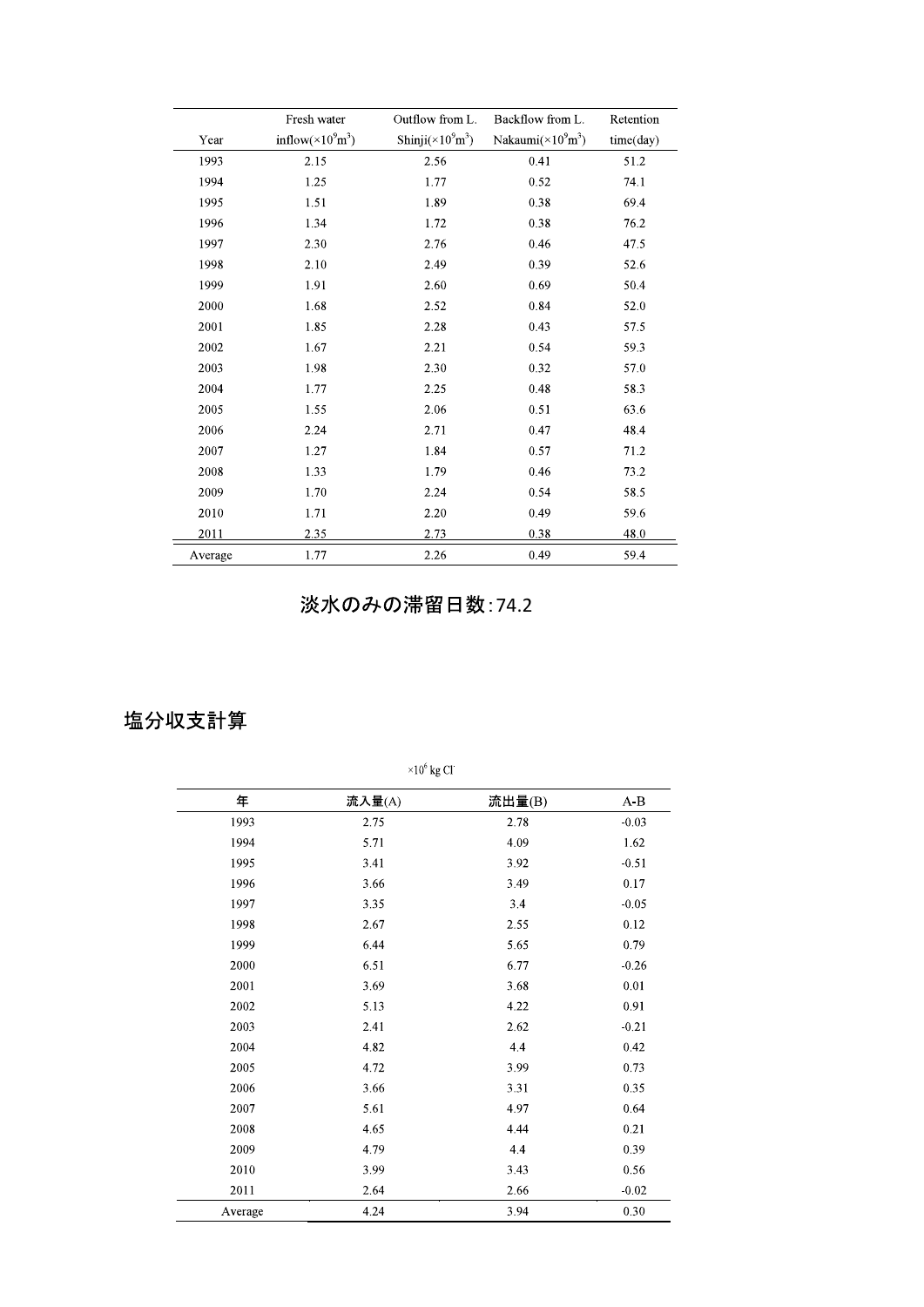### 2溶出量の計算及びリン収支



 $\mathcal{A}_{\text{sn}^+1}$ :次の月の溶出量( $\text{kg}$  month<sup>-1</sup>)  $\rm V_s$ :宍道湖の容積( m $^3$  $C_{\text{sn}}$ ,  $C_{\text{sn+1}}$  : ある月とその次の月の宍道湖のTP 濃度 (mg L<sup>-1)</sup>  $C_{nn}$ ,  $C_{nn+1}$ : ある月と次の月の中海のTP 濃度(mg L<sup>-1)</sup>  $\mathrm{Q}_{1}$ ,  $\mathrm{Q}_{2}$ :中海からの逆流量及び宍道湖流出量(m<sup>3</sup>  $\mathcal{L}_\mathbf{s}$  : 宍道湖へ流入する負荷量( $\text{kg}$  month $^{\text{-}1)}$ 

### 宍道湖におけるTP収支

|         | 流入水量                          | TP 流入量<br>TP 流出量 |        | TP 沈降量   | 沈降割合    |
|---------|-------------------------------|------------------|--------|----------|---------|
| 年       | $(\times 10^{9} \text{ m}^3)$ | (kg)             | (kg)   | (kg)     | $(\%)$  |
| 1993    | 2.56                          | 188000           | 92000  | 96000    | 51.1    |
| 1994    | 1.77                          | 102000           | 85000  | 17000    | 16.7    |
| 1995    | 1.89                          | 124000           | 72000  | 52000    | 41.9    |
| 1996    | 1.72                          | 108000           | 74000  | 34000    | 31.5    |
| 1997    | 2.76                          | 225000           | 154000 | 71000    | 31.6    |
| 1998    | 2.49                          | 175000           | 136000 | 39000    | 22.3    |
| 1999    | 2.60                          | 173000           | 144000 | 29000    | 16.8    |
| 2000    | 2.52                          | 155000           | 140000 | 15000    | 9.7     |
| 2001    | 2.28                          | 120000           | 102000 | 18000    | 15.0    |
| 2002    | 2.21                          | 114000           | 102000 | 12000    | 10.5    |
| 2003    | 2.30                          | 152000           | 101000 | 51000    | 33.6    |
| 2004    | 2.25                          | 147000           | 111000 | 36000    | 24.5    |
| 2005    | 2.06                          | 122000           | 80000  | 42000    | 34.4    |
| 2006    | 2.71                          | 228000           | 93000  | 135000   | 59.2    |
| 2007    | 1.84                          | 102000           | 95000  | 7000     | 6.9     |
| 2008    | 1.79                          | 95000            | 105000 | $-10000$ | $-10.5$ |
| 2009    | 2.24                          | 145000           | 90000  | 55000    | 37.9    |
| 2010    | 2.20                          | 147000           | 126000 | 21000    | 14.3    |
| 2011    | 2.73                          | 240000           | 206000 | 34000    | 14.2    |
| Average | 2.26                          | 151000           | 110947 | 40053    | 26.5    |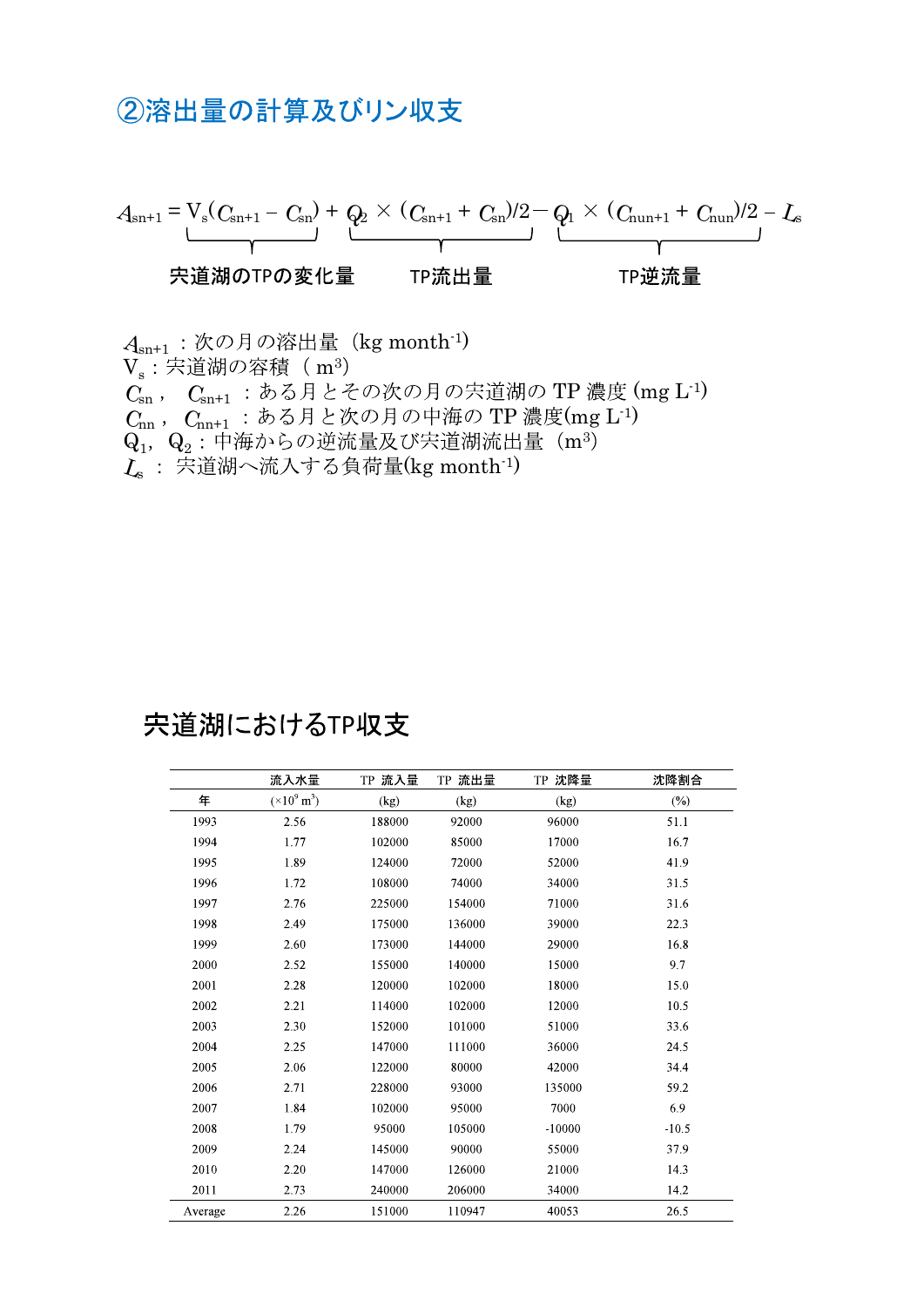

 $\bullet:10\,\mathrm{F}$ △:7月(月間流入量 2×109m3以上)

# 宍道湖のTP現存量の変化

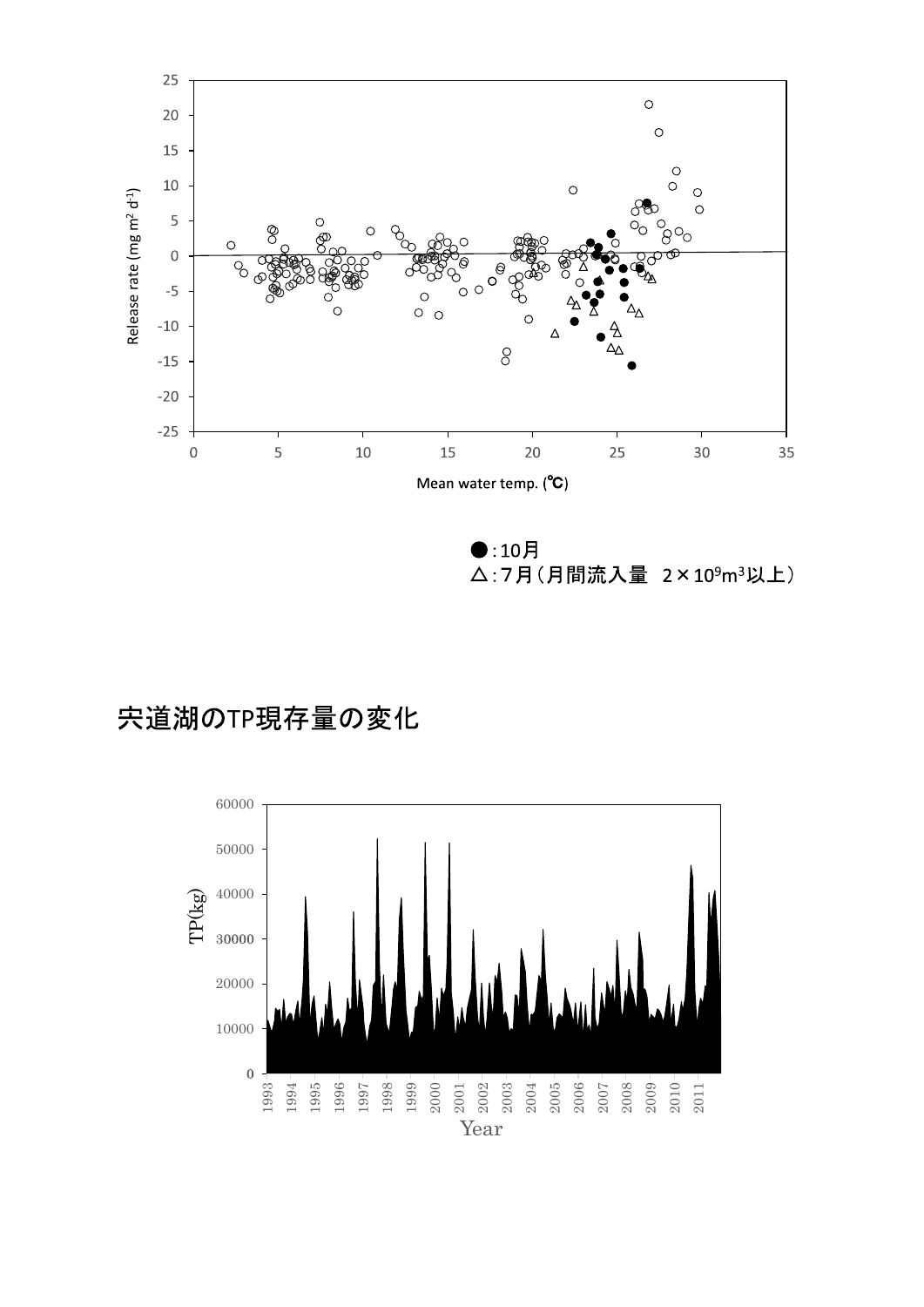



3溶出したリンの行方

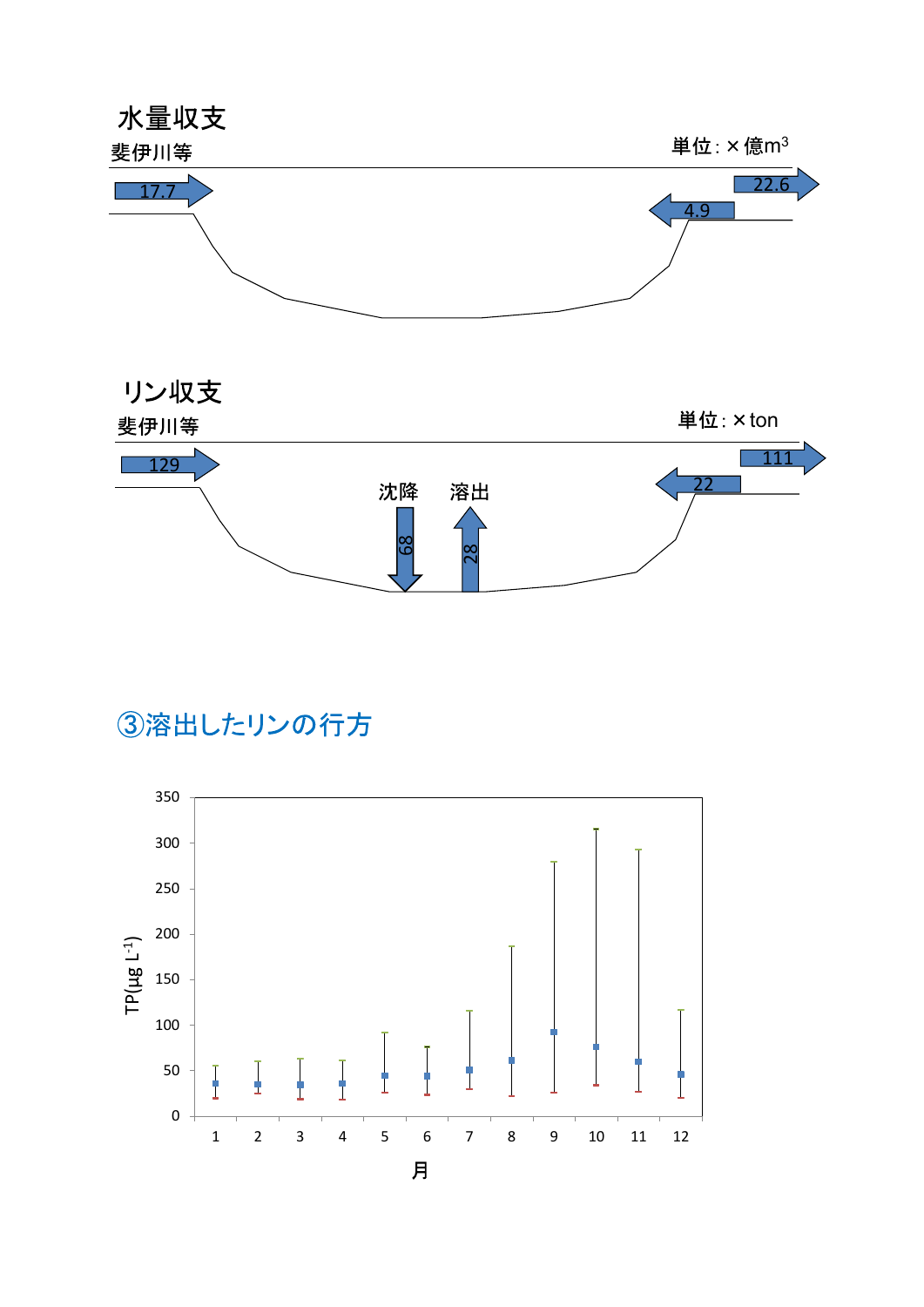|         | 開始日時            | 終了日時           | 日数(day) | 総流入水量<br>$(\times 10^8 \,\rm{m}3)$ | TP増加量<br>(kg) | TP流出量<br>(kg) | TP流出量<br>(kg) | TP沈降量<br>(kg) | TP沈降率<br>$(\%)$ |
|---------|-----------------|----------------|---------|------------------------------------|---------------|---------------|---------------|---------------|-----------------|
| 1993    | $1-Sep-93$      | 8-Nov-93       | 68      | 1.65                               | $-5600$       | 6400          | 4100          | 10000         | 61.0            |
| 1994    | $1-Sep-94$      | 9-Nov-94       | 69      | 2.68                               | $-29000$      | 19400         | 8900          | 22700         | 53.9            |
| 1995    | $4-Sep-95$      | 7-Nov-95       | 64      | 1.91                               | $-10600$      | 8100          | 4100          | 10300         | 56.0            |
| 1996    | $3-Sep-96$      | 7-Nov-96       | 65      | 2.54                               | $-24200$      | 15700         | 7900          | 39700         | 71.7            |
| 1997    | $2-Sep-97$      | 4-Nov-97       | 63      | 4.56                               | $-40700$      | 39600         | 33100         | 39700         | 50.1            |
| 1998    | $1-Sep-98$      | $1 - Dec-98$   | 91      | 5.55                               | $-27600$      | 35600         | 43700         | 41100         | 53.6            |
| 1999    | $1-Sep-99$      | $5-Jan-00$     | 126     | 7.06                               | $-42400$      | 52000         | 25800         | 30300         | 36.8            |
| 2000    | $4-Sep-00$      | $4$ -Dec-00    | 91      | 9.04                               | $-44100$      | 52200         | 46800         | 30500         | 36.9            |
| 2001    | $3-Sep-01$      | $3-Dec-01$     | 91      | 5.24                               | $-23000$      | 28700         | 29500         | 27600         | 49.0            |
| 2002    | $4-Sep-02$      | $2-Dec-02$     | 89      | 2.60                               | $-12100$      | 14300         | 7200          | 7600          | 34.7            |
| 2003    | $1-Sep-03$      | $6$ -Jan- $04$ | 127     | 5.74                               | $-18700$      | 32500         | 22700         | 15800         | 32.7            |
| 2004    | $2-Aug-04$      | $1-Nov-04$     | 91      | 7.45                               | $-21400$      | 38800         | 61700         | 42900         | 52.5            |
| 2005    | $1-Aug-05$      | $7-Nov-05$     | 98      | 4.54                               | $-5600$       | 18400         | 17100         | 9900          | 35.0            |
| 2006    | $11-Sep-06$     | $6-Nov-06$     | 56      | 2.39                               | $-13400$      | 9400          | 7300          | 14700         | 61.0            |
| 2007    | $3-Sep-07$      | 5-Nov-07       | 63      | 2.60                               | $-16100$      | 16300         | 7300          | 12000         | 42.4            |
| 2008    | $4-Aug-08$      | $4-Nov-08$     | 92      | 4.05                               | $-12800$      | 28600         | 11700         | 5200          | 15.4            |
| 2009    | $2-Sep-09$      | $1 - Dec-09$   | 90      | 1.81                               | $-8700$       | 7800          | 10600         | 9500          | 54.9            |
| 2010    | $1-Sep-10$      | $1 - Dec-10$   | 91      | 2.25                               | $-27800$      | 23400         | 5000          | 14500         | 38.3            |
| 2011    | $12$ -Sep- $11$ | 31-Dec-11      | 110     | 4.39                               | $-28200$      | 34900         | 17200         | 16800         | 32.5            |
| Average |                 |                | 86      | 4.11                               | $-21700$      | 25400         | 19600         | 21100         | 45.4            |

# 4溶出したSRPの沈降機構

考えられる沈降機構

·水中で懸濁物に吸着されて粒子状リン(PP)になった後沈降 する

·水中のSRPが好気化した堆積物に直接吸着される(湖水の 鉛直混合)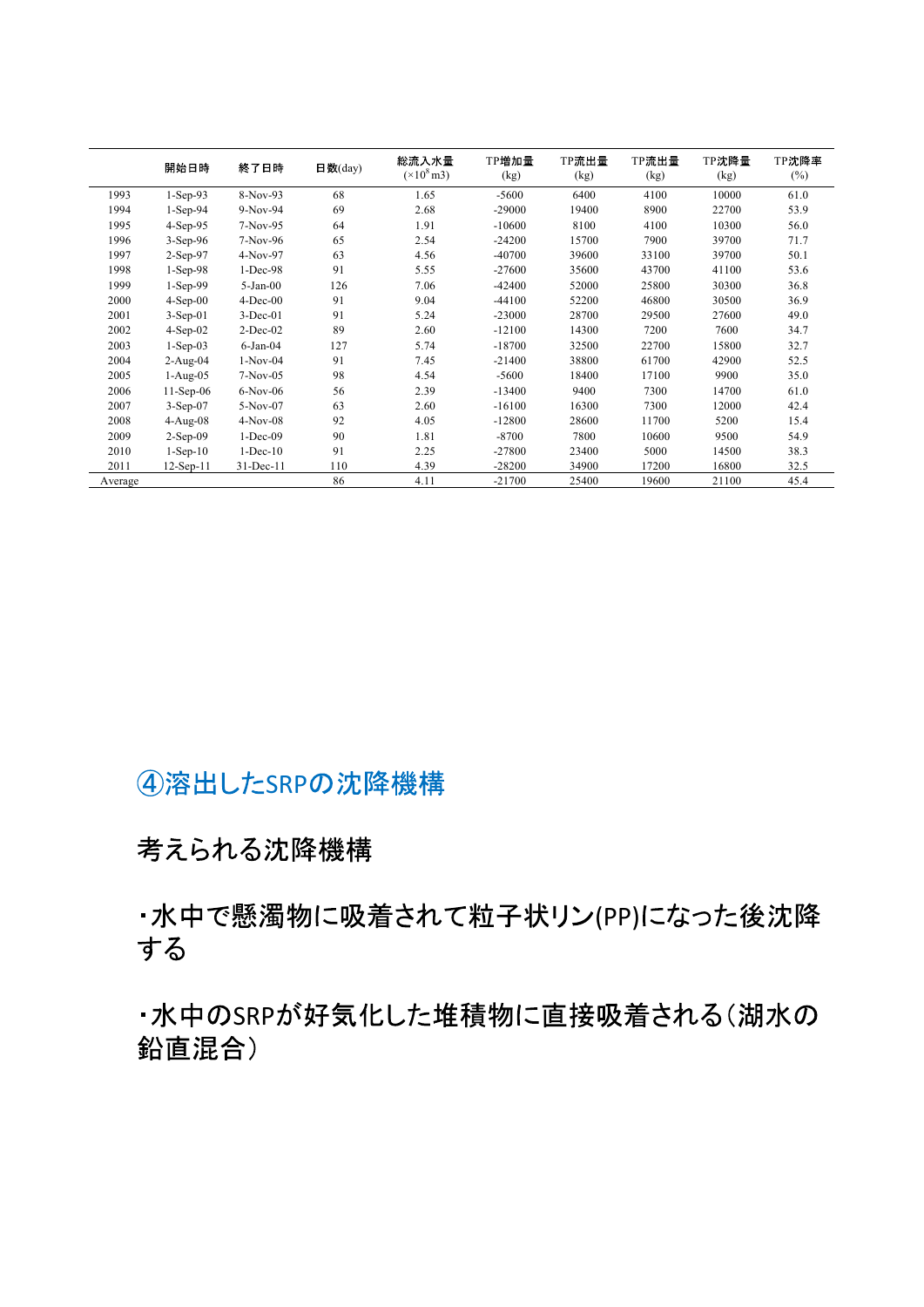

2010.7.1~2011.6.27まで,湖心において表層から1m 0.5mの7<br>但左具記 現存量計算方法:, 各採水層の上下0.5mを代表させる。各水深の表面積を勘 案し現存量を算出。

追加